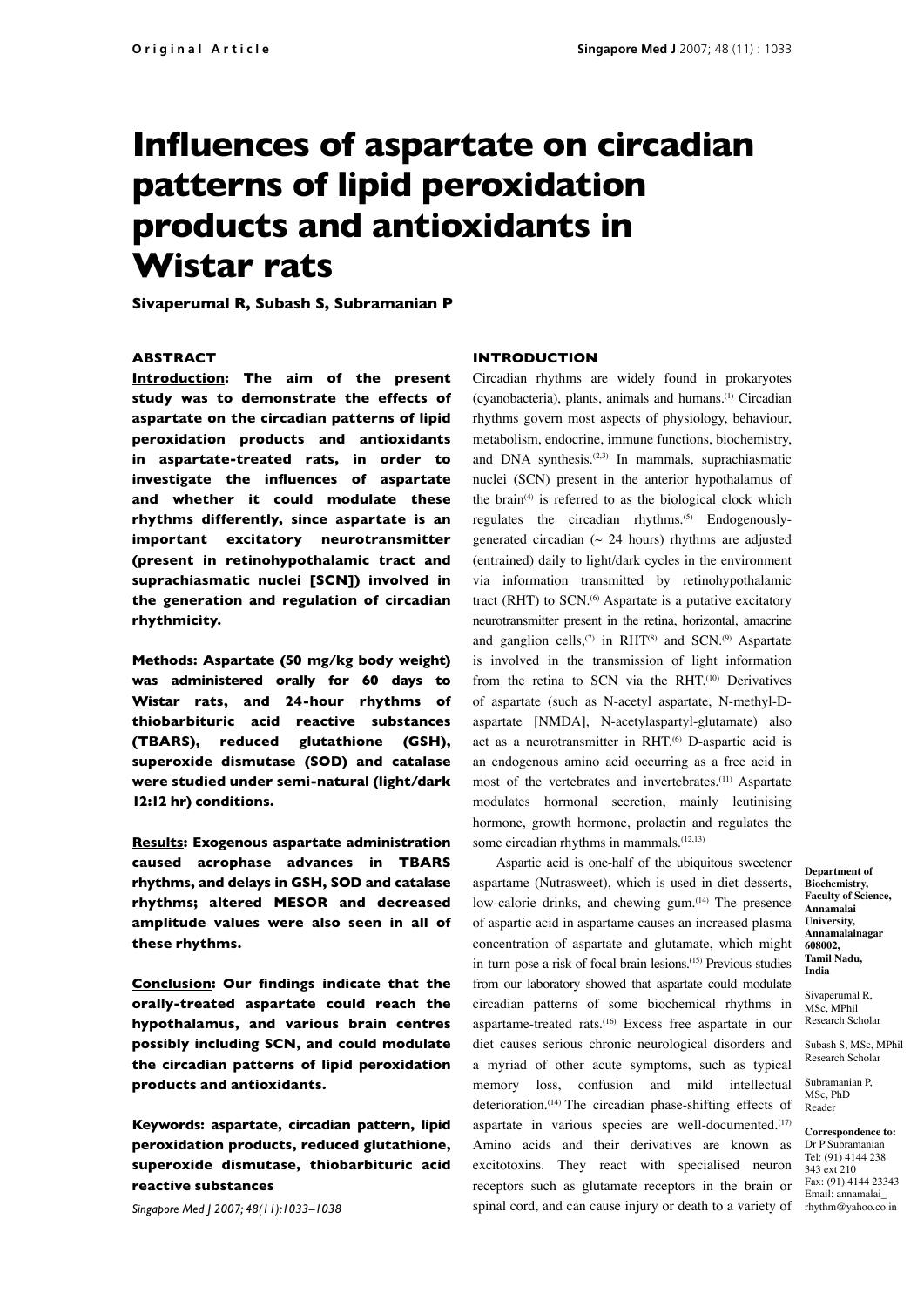running rhythms of hamsters.(21) Lipoid peroxidation products and antioxidants exhibit circadian rhythms.<sup>(22)</sup> The main objective of the present study is to investigate the influences of chronic administration of aspartate on the circadian rhythm characteristics (acrophase, midline estimating statistic of rhythm [MESOR] and amplitude) of lipid peroxidation products (TBARS) and antioxidants such as glutathione (GSH), superoxide dismutase (SOD) and catalase, and to investigate whether aspartate could affect these rhythms differently, as aspartate is an important excitatory neurotransmitter (present in RHT and SCN) involved in the generation and regulation of circadian rhythmicity.

NMDA receptors in SCN.<sup>(20)</sup> Aspartate administration to SCN causes circadian phase shifts in the free

#### **METHODS**

Adult male Wistar rats (160–180 g) were obtained from Central Animal House, Faculty of Medicine, Annamalai University. They were housed in polypropylene cages at room temperature  $(30 \pm 2^{\circ}C)$  under seminatural conditions.<sup>(23,24)</sup> In Annamalainagar (11°24'N, 79°42'E), the light-dark cycle is almost 12:12 hours throughout the year. Animals were maintained in natural light-dark cycles (12:12 hr) in an experimental room simulating the natural conditions.<sup>(16)</sup> L-aspartic acid was obtained from Himedia Laboratories, Mumbai, India. The required amount of L-aspartic acid (50 mg/kg body weight) was dissolved by stirring it in distilled water and 1M NaOH solution was added dropwise to dissolve aspartic acid and obtain a final pH of 7.4, and then finally made up to the required volume with distilled water<sup>(25)</sup> (aspartic acid, a dicarboxylic amino acid is insoluble in its acidic form but soluble as sodium salts). All other biochemicals used in this study were of analytical grade.

The experimental animals were divided into two groups ( $n = 6$  in each group): control (Group I) and aspartate-treated (Group II) rats. Aspartate 50 mg/kg<sup>(26)</sup> was orally administrated to group II rats every day (at irregular intervals) for 60 days. The experimental protocol was approved by the Committee for Research and Animal Ethics, Annamalai University (Vide No: 245/2005). The animals received a diet of standard pellets (Agro Corporation Private Limited, Bangalore, India). Food and water were available *ad libitum* and they were replenished daily. At the end of the experimental period, blood samples were collected from both groups at four-hour intervals continuously throughout a 24-hour period (00:00–24:00). Minimal amount of the blood was collected from the orbital sinus with great care using heparinised tubes.<sup>(27,28)</sup> Levels of TBARS<sup>(29)</sup> and  $GSH<sup>(30)</sup>$  were estimated in plasma;  $SOD<sup>(31)</sup>$  and catalase<sup>(32)</sup> activities were measured in haemolysate at the abovementioned time intervals. Finally, both group animals were killed by decapitation and aspartate levels in the brain tissues<sup>(33)</sup> were measured.

The values of the variables (mean  $\pm$  SD) were plotted against the time of blood collection. Measurements of acrophase (φ: measure of peak time of the variable studied), amplitude (A: corresponds to half the total rhythmic variability in a cycle), MESOR (M: rhythmadjusted mean) and r values (correlation coefficient of the rhythm) were done by cosinor analysis using "cosinorwin" computer software programme.<sup>(23)</sup> From the r value, we calculate the p-value as follows: $(34)$ 

$$
\left|\overline{\mathbf{t}}\right| = \frac{\mathbf{r}^2}{\sqrt{1-\mathbf{r}^2}} \times \sqrt{\mathbf{n} - 2}
$$

where  $n =$  number of samples taken. p-values were calculated from critical values of t distribution at  $\alpha^{(1)}$ level at 0.05 significance.

### **RESULTS**

Brain aspartate concentration was increased in group II (aspartate-treated) animals  $(5.25 \pm 0.40 \mu mol/g)$ tissue) compared to normal (group I) animals  $(1.30 \pm$ 0.10 μmol/g tissue) (Table I). Control animals showed the maximum levels of TBARS at 19:16 hr; in aspartatetreated animals, the peak time was found at 18:46 hrs  $\sim$  0.30 hr advance) (Figs. 1a & b). Increased MESOR and decreased amplitude values were shown in group II animals when compared with normal rats (Table II). GSH levels showed peak at 07:20 hrs in group I animals and aspartate treated rats at  $08:28$  hrs ( $\sim 1.00$ ) hr delay) (Figs. 2a & b). Acrophase of SOD was found at 12:24 hrs in normal rats, in aspartate-treated rats, the peak time was shown at 13:10 hrs ( $\sim$  0.45 hr delay) (Figs. 3a & b). Catalase levels showed peak at 07:25 hr in normal animals, in group II rats, it showed a maximum level at  $09:52$  hrs ( $\sim 2.50$  hr delay) (Figs. 4a & b). Decreased MESOR and amplitude were shown in GSH, SOD and catalase rhythms in group II animals compared to normal rats (Table II).

# **DISCUSSION**

SCN contains a variety of neurotransmitters and neuropeptides, and many of them could influence the activities of the circadian pacemaker.<sup>(35)</sup> Aspartate and glutamate have excitatory effects on SCN neurons, both *in vivo* and *in vitro*. (19) The excitatory amino acid, aspartate, is involved in the neurotransmission and regulates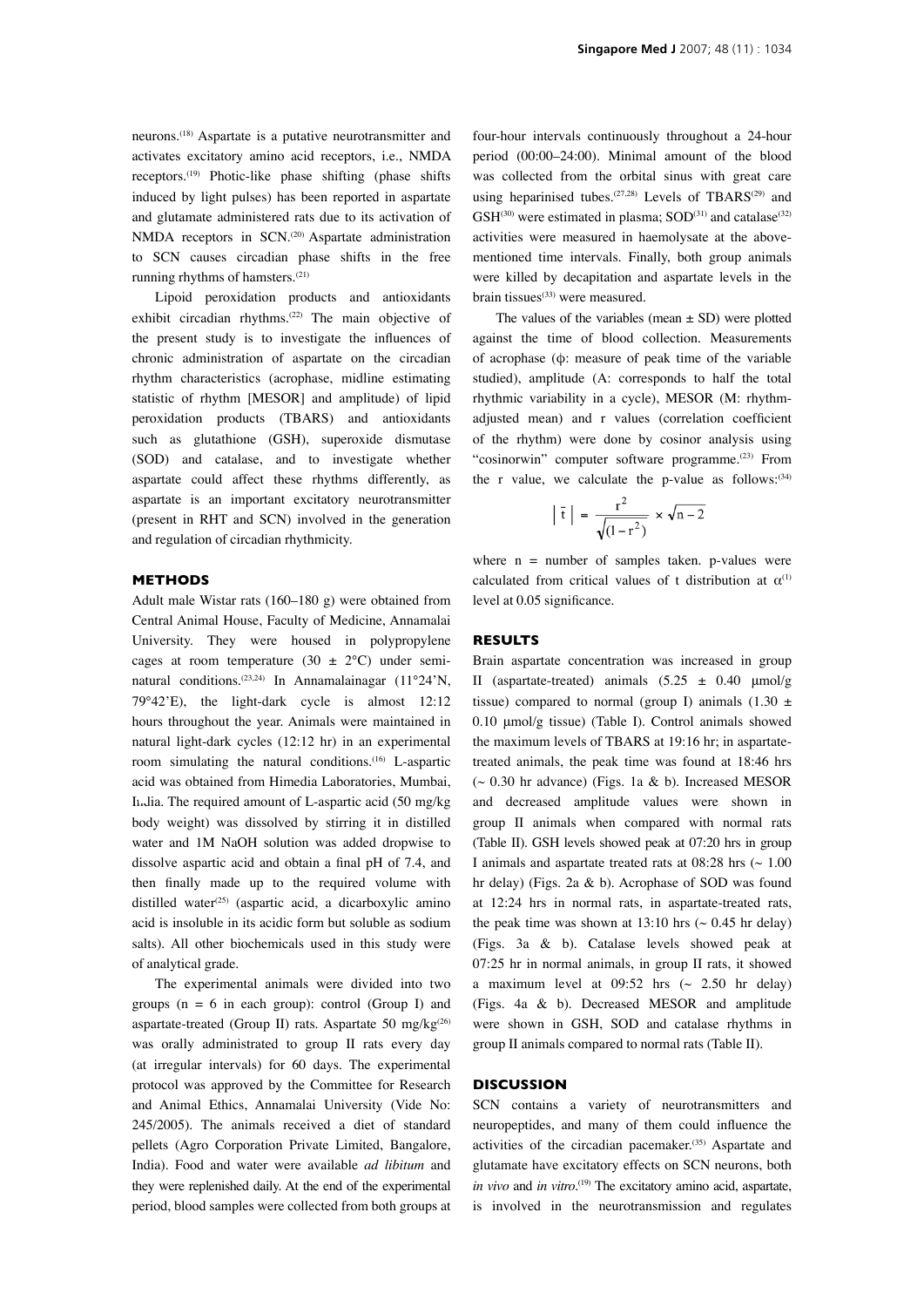

Fig. I Temporal oscillations of TBARS at four-hour intervals in (a) control and (b) aspartate-treated rats. Dotted lines represent the raw data and solid lines represent the best-fitting cosinor curve ('cosinorwin' computer software programme). Note the significant advance (~ 0.30 hr) in the acrophase in group II (aspartate-treated) animals.



**Fig. 2** Diurnal rhythms of GSH at four-hour intervals in (a) control and (b) aspartate-treated rats. Note the approximate one hour delay in the acrophase in aspartate-treated rats.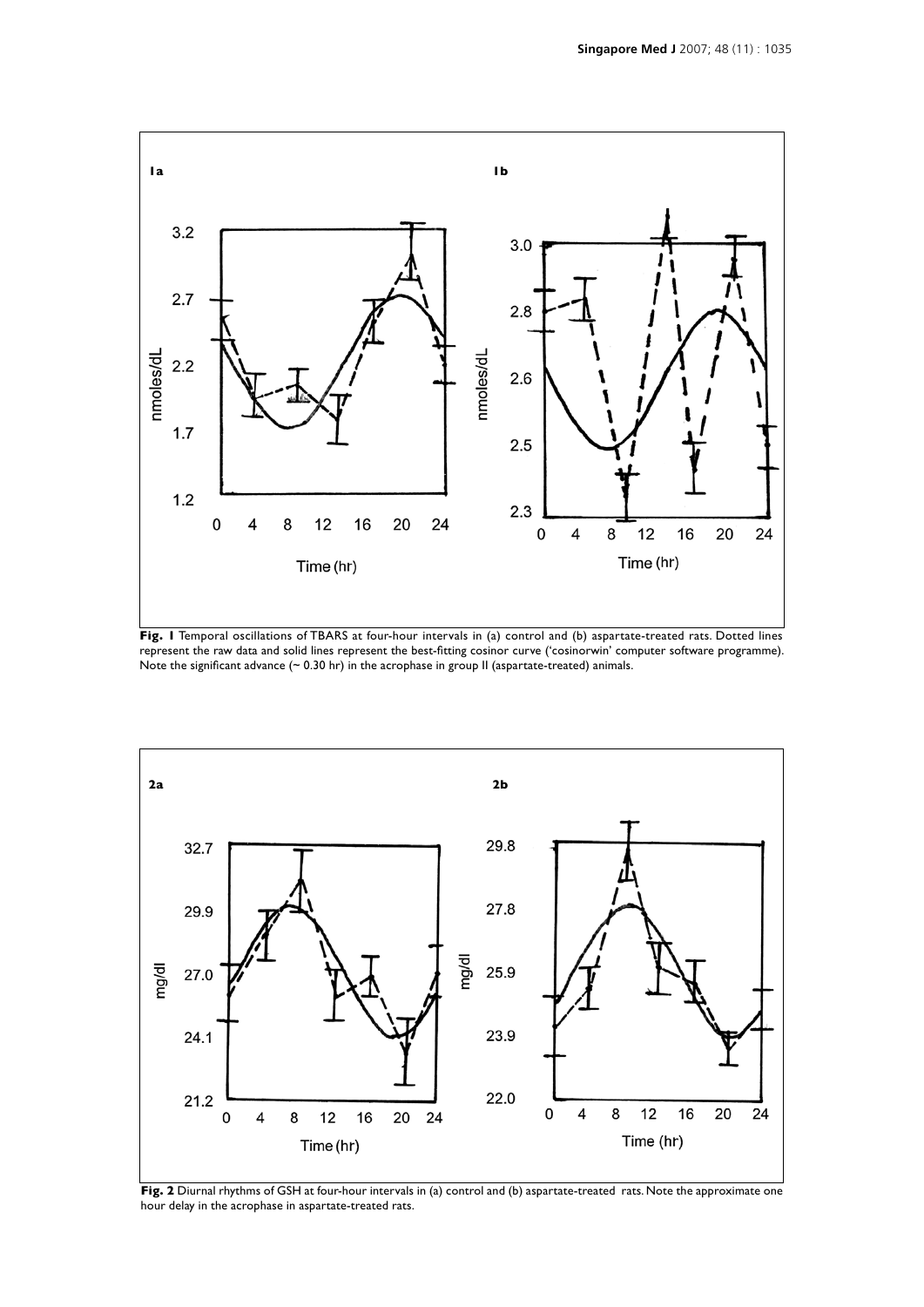

**Fig. 3** 24-hour rhythms of SOD at four-hour intervals in (a) control and (b) aspartate-treated rats. Acrophase of the SOD in aspartate-treated animals are delayed by  $\sim$  0.45 hr.



**Fig. 4** Circadian oscillations of catalase at four-hour intervals in (a) control and (b) aspartate-treated rats. Note the significant delay (~ 2.50 hr) in the acrophase of aspartate-treated rats.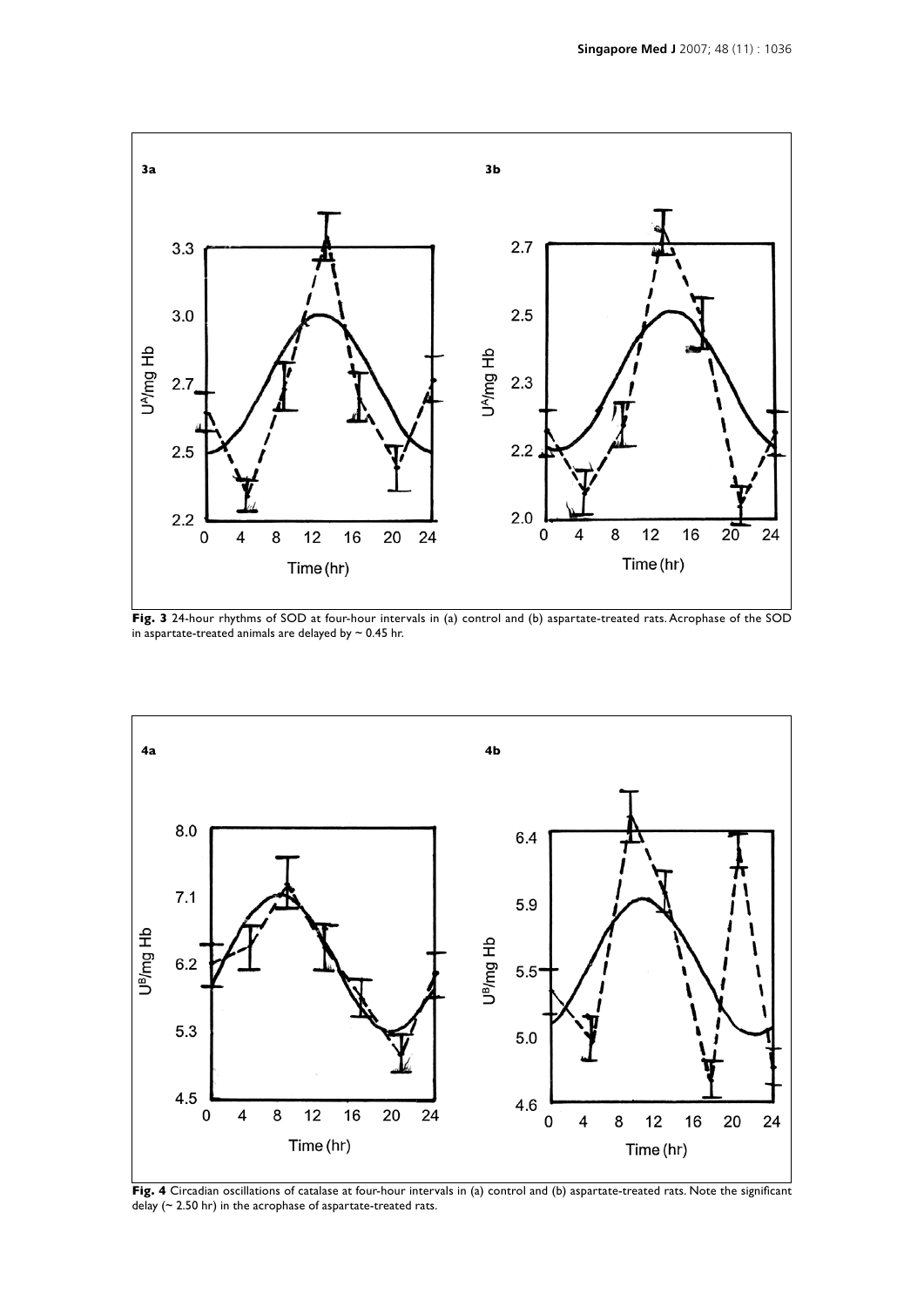the circadian rhythm via photic transmission to the biological clock  $(SCN)$ .<sup>(36)</sup> In our study, in group II rats, aspartate concentration in the brain was found to be increased as compared with normal rats; this could be due to orally-treated aspartate, which could cross the blood brain barrier and reach the brain.(21) The biochemical variables (TBARS, GSH, SOD and catalase) chosen in this study exhibited marked fluctuations over a 24-hour period, i.e. maximum and minimum levels were observed within the 24-hour period. Lipid peroxidation is a unique mode of oxidative injury which is triggered and promoted by different radical and non-radical members of the reactive oxygen species (ROS) family or by the catalytic decomposition of preformed lipid hydroperoxides in tissues by several agents. $(37)$  The temporal patterns of TBARS depend on the nature of the diurnal rhythms of antioxidant enzymes (such as SOD and catalase). $(27,38)$ In our study, the peak time of TBARS was found to be at 19:16 hrs in normal rats, corroborating previous reports.<sup>(39)</sup>

**Table I. Aspartate levels in the brain after treatment.**

| Group $(n = 6)$                       | Aspartate level (µmol/g tissue)<br>Mean ± standard deviation |
|---------------------------------------|--------------------------------------------------------------|
| Normal (group I)                      | $1.30 \pm 0.10$                                              |
| Aspartate-treated (group II)          | $5.25 \pm 0.40$                                              |
| $p$ -value: < 0.05 (Student's t-test) |                                                              |

Antioxidant enzymes, such as SOD, catalase and glutathione peroxidase, are important for cellular protection due to their ability to detoxify free radicals, such as ROS.<sup>(40)</sup> In normal rats, the antioxidants, such as GSH and catalase, show maximal activity at 07:20 hrs and 07:25 hrs (around 08:00 hrs in both cases); this is similar to the previous report, $(39)$  and maximal levels were found around 08:30 hrs and 10:00 hrs in aspartate-treated rats. Peak activity of SOD was at 13:10 hrs in group II ( $\sim$  0.45 hr delay) animals. In our study, increased MESOR and decreased amplitude of TBARS rhythm, and decreased MESOR, amplitude and r values of GSH, SOD and catalase, were found in aspartate-treated rats when compared with normal rats. Increased MESOR of lipid peroxidation products (TBARS) might be due to the administration of aspartate, which could cause excessive stimulation of NMDA receptors<sup>(41)</sup> and excessive  $Ca^{2+}$  concentration inside neurons. It could also be caused by the activation of nuclear enzymes (endonucleases) that lead to apoptosis, also known as cell suicide, which results in the production of nitric oxide (NO) by the body. $(42)$ This NO could react with peroxynitrate; and both of them are potent causes of cellular damage. $(43)$ The NO free radicals and its related species may damage a variety of cell macromolecules, including the electron transport system, thus disrupting mitochondrial function.(44,45) This mitochondrial inhibition would potentiate ONOO–formation, leading to the depletion of antioxidant defences (mainly GSH)<sup>(46)</sup> and

#### **Table II. Characteristics of temporal patterns of biochemical variables in rats.**

| <b>Biochemical variables</b>            | Characteristics of rhythm | Normal              | Aspartate-treated      |
|-----------------------------------------|---------------------------|---------------------|------------------------|
| Thiobarbituric acid reactive substances | Acrophase $\phi$ (hr)     | 19:16               | 18:46                  |
| (TBARS)                                 | Amplitude (A)             | 0.5                 | 0.1                    |
|                                         | MESOR M (nmol/ml)         | 2.2                 | 2.6                    |
|                                         | r-value                   | $0.89dr$ (p < 0.01) | $0.13^{ns}$ (p < 0.20) |
| Reduced glutathione (GSH)               | Acrophase $\phi$ (hr)     | 07:20               | 08:28                  |
|                                         | Amplitude (A)             | 2.8                 | 1.9                    |
|                                         | MESOR M (mg/dL)           | 27                  | 25.9                   |
|                                         | r-value                   | $0.70dr$ (p < 0.05) | $0.10^{ns}$ (p < 0.20) |
| Superoxide dismutase (SOD)              | Acrophase $\phi$ (hr)     | 12:24               | 13:10                  |
|                                         | Amplitude (A)             | 0.2                 | 0.1                    |
|                                         | MESOR M (UA/mg Hb)        | 2.7                 | 2.3                    |
|                                         | r-value                   | $0.68dr$ (p < 0.05) | $0.45^{ns}$ (p < 0.50) |
| Catalase                                | Acrophase $\phi$ (hr)     | 07:25               | 09:52                  |
|                                         | Amplitude (A)             | 0.8                 | 0.4                    |
|                                         | MESOR M (UB/mg Hb)        | 6.2                 | 5.5                    |
|                                         | r-value                   | $0.69dr$ (p < 0.05) | $0.21ns$ (p < 0.50)    |

dr: detectable rhythmicity; ns: no significant rhythmicity

Enzyme activities are expressed as:

SOD: one unit of activity was taken as the enzyme reaction, which gave 50% inhibition of NBT (nitroblue tetrazolium) reduction in one minute; catalase: μmoles of hydrogen peroxide consumed/min/mg protein.